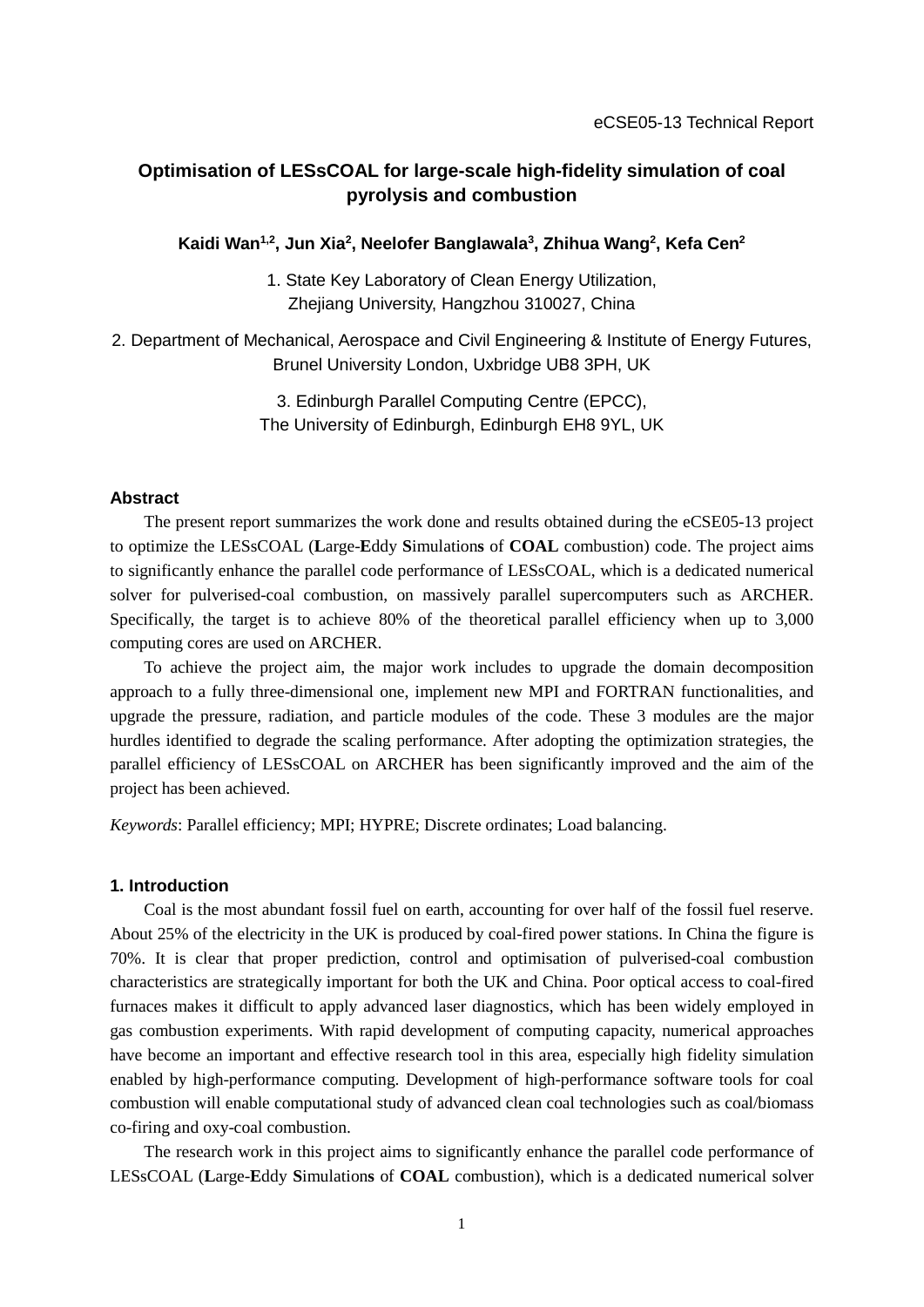for pulverised-coal combustion, on massively parallel supercomputers such as ARCHER. With the project objectives achieved, we will be able to perform large-eddy simulation (LES) of pulverised-coal combustion in a large domain such as a laboratory-scale or a small-scale industrial furnace, greatly facilitating numerical experiments of coal combustion. Development and optimization of such a high-performance software tool can benefit a variety of academic researchers working on turbulent multiphase flow and combustion.

To achieve the project aim, the major work includes to upgrade the domain decomposition approach to a fully three-dimensional one, and upgrade the pressure, radiation, and particle modules of the code. These 3 modules are the major hurdles identified to degrade the scaling performance. The original objectives of the present work are listed in order of priority as follows:

(1) Develop and implement a new parallel particle-tracing algorithm to radically improve the load balance among processor cores.

- (2) Implement a three-dimensional domain decomposition approach.
- (3) Improve the pressure solver, considering both robustness and efficiency.
- (4) Improving the initialisation of the iteration in the radiation module.
- (5) Implement new MPI and FORTRAN functionalities.

# **2. Overview of the optimization work**

# *2.1. Parallelization efficiency of LESsCOAL before optimization*

The software environments of the DNS/LES code LESsCOAL include an Intel FORTRAN compiler, HYPRE (a solver for large, sparse linear systems of equations [\[1\]](#page-16-0)), FFTW and LAPACK. Its parallel computing architecture is based on MPI communications.



<span id="page-1-0"></span>Figure 1. The scaling performance of LESsCOAL on ARCHER before optimization: speedup (left) and parallel efficiency (right) vs. number of cores.

LESsCOAL consists of 6 main modules: (1) the **momentum** module to solve the Navier-Stokes equations, (2) the **scalar** module to transport gas species and temperature, (3) the **particle** module to trace coal particles, (4) the **radiation** module, (5) the **pressure** module to solve the Poisson equation, and (6) the **SGS** module to calculate SubGrid-Scale model terms. Figure [1](#page-1-0) shows the code performance on ARCHER before optimization in a strong scaling test with 10 million grid cells and more than 0.6 million particles. The detailed scaling of the 6 major modules is shown with the overall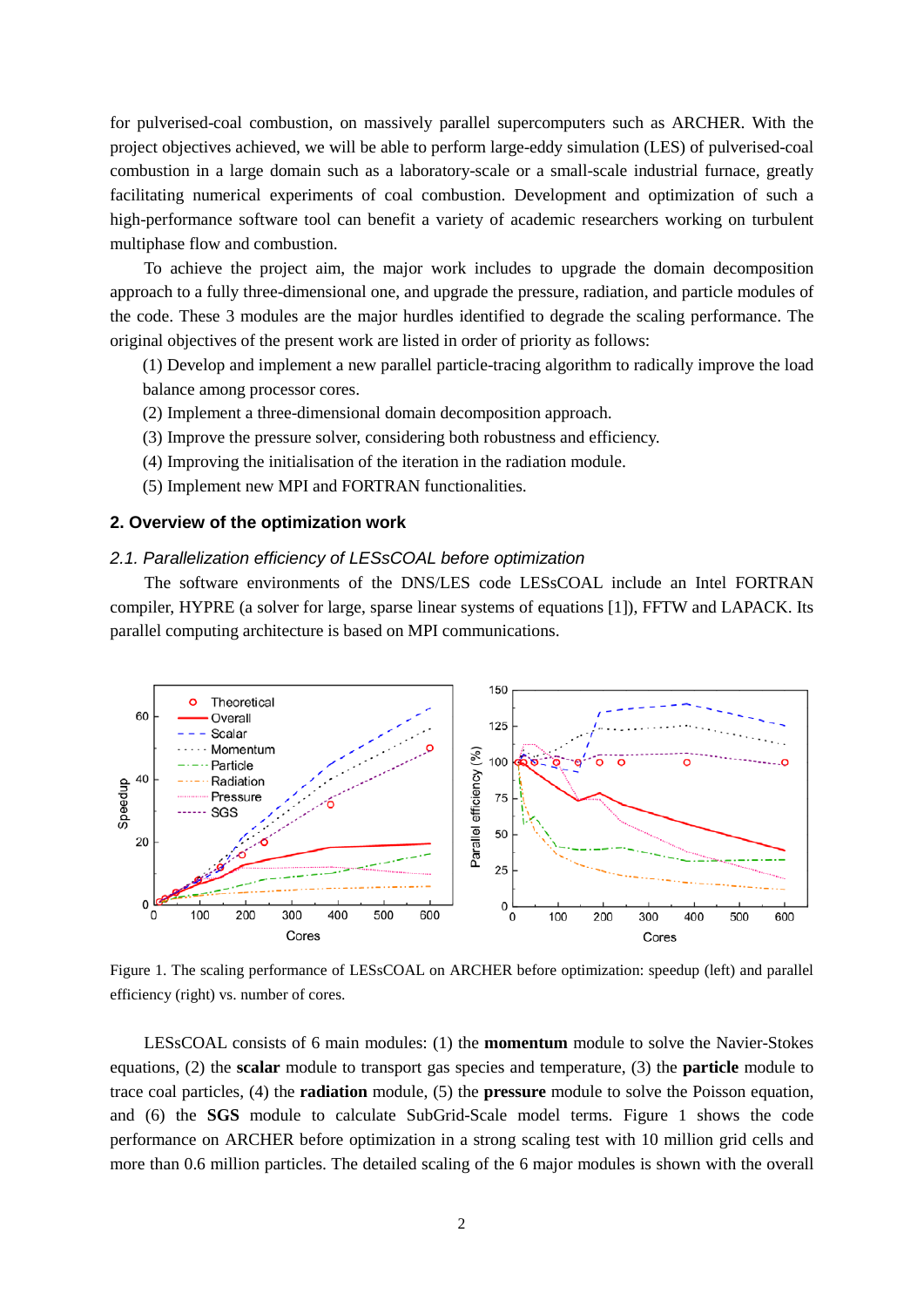scaling of the code (red solid line) and the theoretical scaling (red circle). It can be seen that the scalar, momentum and SGS modules have a very good speedup, while the others (the particle, radiation and pressure modules) show poor scaling performance at large core numbers. Overall, the code has a satisfactory scaling up to 200 cores, but its performance becomes unacceptable when more cores are used. The speedup of the pressure module even decreases after 400 cores.

#### *2.2. The optimization strategies adopted*

In order to improve the parallel efficiency of LESsCOAL and achieve the objectives of the present project, following optimization strategies have been employed:

(1) New MPI and FORTRAN functionalities such as One-Sided Communications (provided in MPI-2), non-blocking collectives (MPI-3) and C-like pointers (FORTRAN 2008) have been implemented. These upgrades are helpful to shorten the communication latency and therefore improve the parallel efficiency of the code.

(2) The domain decomposition approach has been upgraded from two-dimensional to a fully three-dimensional decomposition. The fluid variable information can only be transferred to adjacent sub-domains in one iteration. When more cores are employed, we need more iterations to transport the information from the domain boundary to inner sub-domains, which is a disadvantage to the scaling performance. The poor scaling performance of the pressure and radiation modules can be largely due to the inefficient transfer. With a 3D decomposition method, the core numbers in one dimension (with the same total core number) becomes much less, which means physical information of the fluid phase can be transferred more efficiently inside the computational domain.

(3) The pressure module has been optimized. As the pressure equation is solved by HYPRE, in total 14 different combinations of available parallel solvers and preconditioners in HYPRE for solving large, sparse linear systems of equations have been tested. Considering both the scalability and stability, the GMRES-PFMG and PCG-PFMG methods are found to be the optimized ones. (GMRES and PCG are the solvers and PFMS is the preconditioner.) The detailed technical procedure will be discussed in Section [3.](#page-2-0)

(4) For the radiation module, two different optimization approaches, i.e., the optimization method 1 (optimized computation sequence of radiation rays) and the optimization method 2 (the diagonal slicing method), have been attempted. After comparing the two optimized methods, the optimization method 1 is found to be more suitable for the pulverized-coal combustion cases which we considered; while the diagonal slicing method should have a better performance for a computational domain like a tube. More details about the optimization of the radiation module will be discussed in Section [4.](#page-4-0)

(5) For the particle module, a new parallel algorithm of particle phase, i.e., the OhHelp (One-handed Help) method, has been implemented into the new code to solve the load imbalance issue in parallel solving of the particle phase. After the optimization, particles can be transferred from high-load CPU cores to low-load CPU cores to keep the overall load (i.e., number of particles) of each CPU core dynamically balanced. The parallel efficiency of the particle module is therefore largely improved after the optimization. More technical details will be presented in Section [5.](#page-10-0)

### <span id="page-2-0"></span>**3. Optimization of the pressure module**

The pressure equation is a Poisson's equation:

$$
\frac{\partial^2 P}{\partial x^2} + \frac{\partial^2 P}{\partial y^2} + \frac{\partial^2 P}{\partial z^2} = S \tag{1}
$$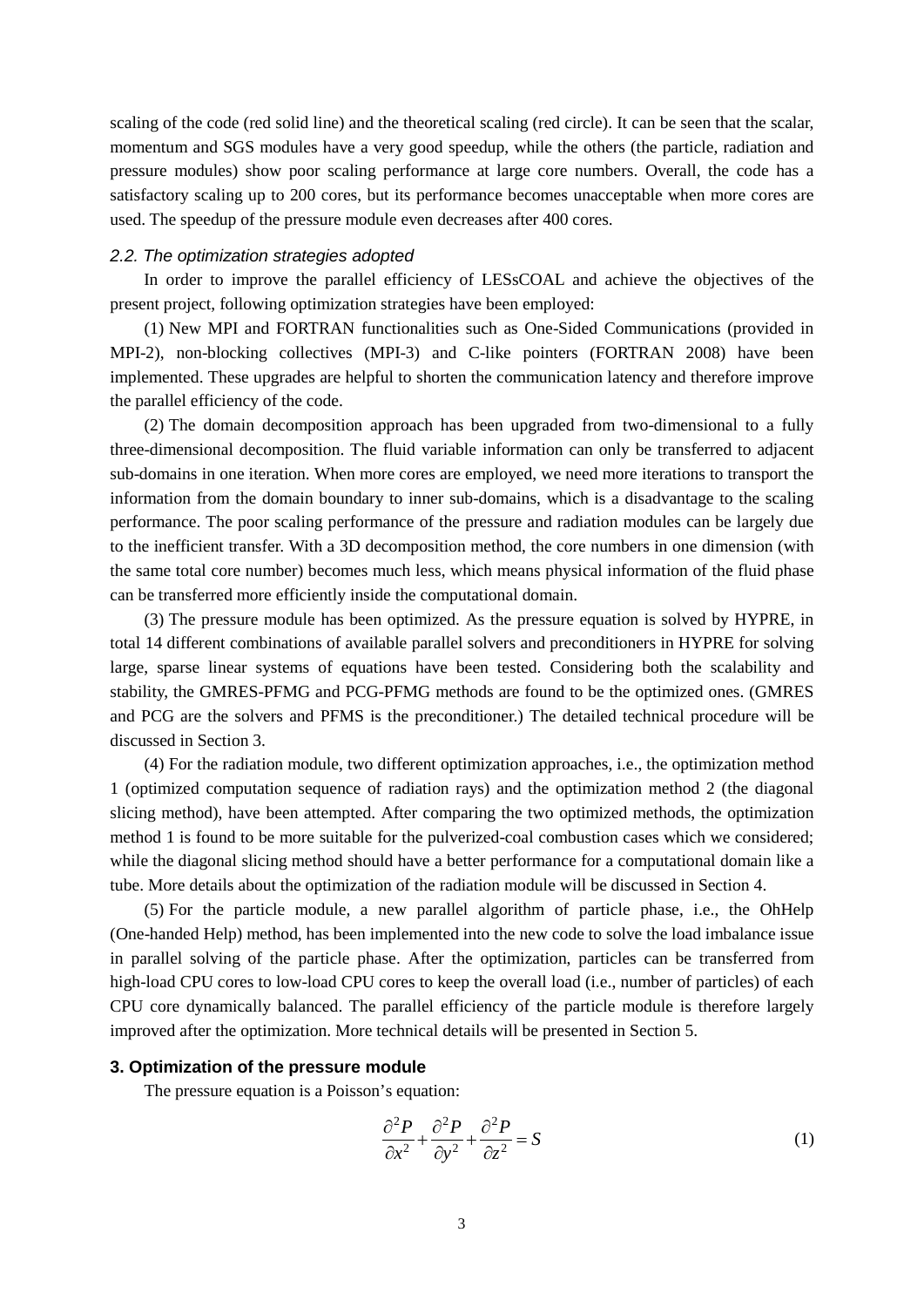where *P* is the pressure which needs to be solved, and *S* represents the RHS term.

The equation is solved by calling HYPRE, which is an open-source software package designed for solving large, sparse linear systems of equations on massively parallel computers. Before the optimization work, LESsCOAL employs the SMG multi-grid solver in HYPRE, which is a particularly robust but relatively slow method. HYPRE also provides other solvers, e.g., PFMG, PCG, GMRES, BICGSTAB, and HYBRID, and preconditioners, e.g., DIAGONAL and PFMG. (PFMG and SMG can be used as solvers or preconditioners).



<span id="page-3-0"></span>Figure 2. Number of iterations and computational time per time step of the pressure module with various solvers and preconditioners.

In order to explore the performance of different solvers and preconditioners on solving the pressure equation in LES of pulverized-coal combustion, 14 setups with different solvers and preconditioners were selected for testing and comparison. Each case was run on a 10-million-cells grid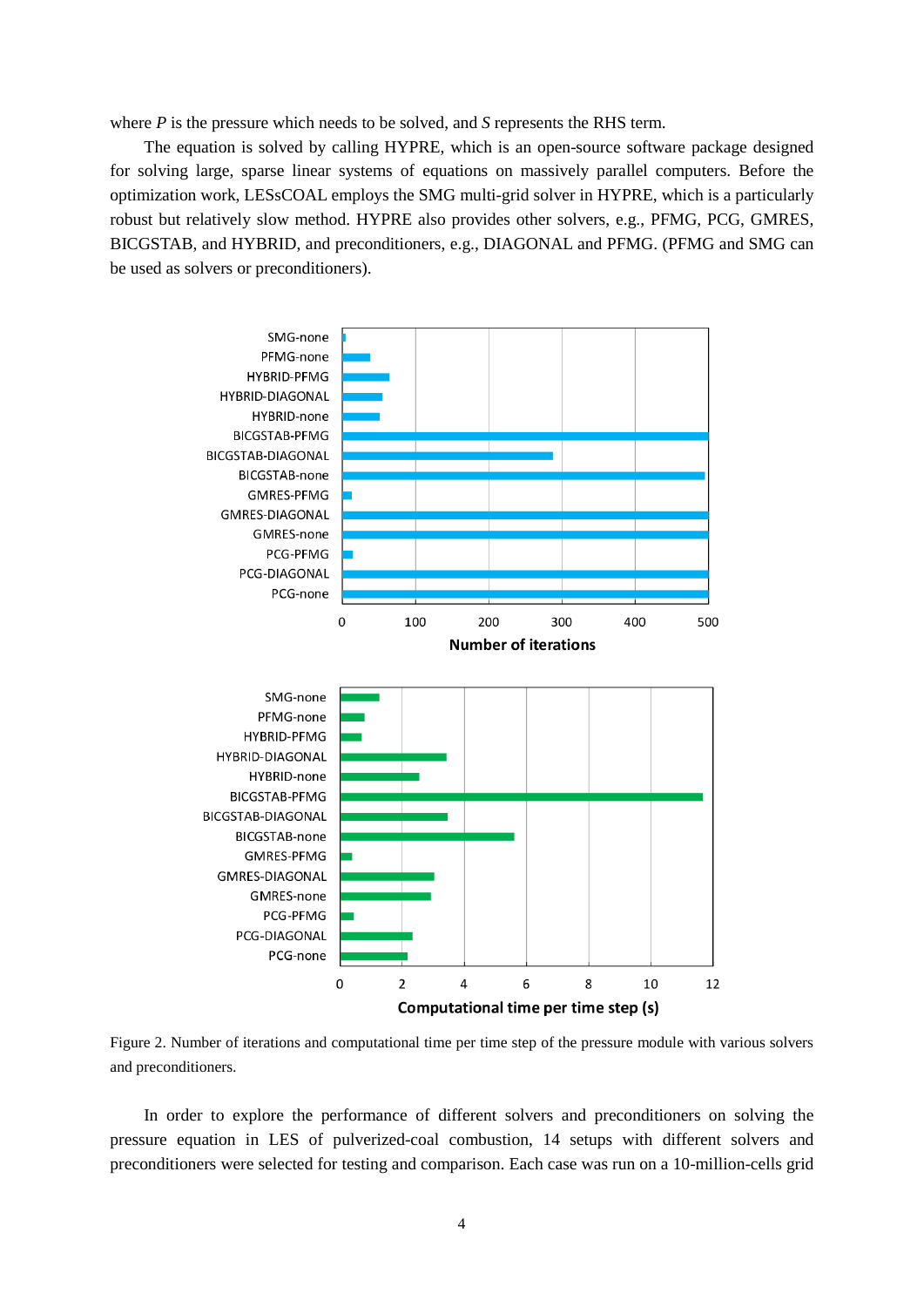with 192 CPU cores. The convergence criterion for the iterative solution of the pressure equation was that the residual was reduced to below  $10^{-5}$ . At the same time, the maximum number of iterations is limited to 500. The results are shown in Fig. [2.](#page-3-0) The labels on the left represent the solver and preconditioner used in each case. For example, "SMG-none" means the SMG solver was used with no preconditioner; "HYBRID-PFMG" means the HYBRID solver and PFMG preconditioner were employed. It can be found that although "SMG-none" has the least number of iterations, its computational time is not the shortest. The least time consuming methods are "GMRES-PFMG" and "PCG-PFMG" (Fig. [2\)](#page-3-0). This reflects that each iteration of "SMG-none" consumes a relatively longer time. Therefore although the number of iterations is small, but the total iteration process of "SMG-none" costs a long time. After comparison, the "GMRES-PFMG" and "PCG-PFMG" methods in HYPRE are selected to solve the pressure equation in LESsCOAL.

## <span id="page-4-0"></span>**4. Optimization of the radiation module**

LESsCOAL simulates the radiative heat transfer in pulverized-coal combustion using the discrete ordinates method (DOM) with the  $S_4$  angular discretization scheme, in which the entire space is discretized into 24 directions. The discretized radiative heat transfer equation solved in LESsCOAL reads:

$$
I = \frac{|\mu_m| A I_{x,r} + |\xi_m| B I_{y,r} + |\eta_m| C I_{z,r} + \alpha S}{|\mu_m| A + |\xi_m| B + |\eta_m| C + \alpha \left(k + k_p + \sigma_p\right)}
$$
(2)

where *I* is the radiation intensity of the cell center; *A*, *B* and *C* are the difference coefficients;  $\mu_m$ ,  $\zeta_m$ and  $\eta_m$  are the angular coefficients of the S<sub>4</sub> scheme. *S* represents the following term:

$$
S = k \frac{\sigma \tilde{T}^4}{\pi} + E_p + \frac{\sigma_p}{4\pi} \int_0^{4\pi} I(\vec{r}, \vec{s}') \Phi(\vec{s} \cdot \vec{s}') d\Omega'
$$
 (3)

 $I_{x,r}$ ,  $I_{y,r}$  and  $I_{z,r}$  are the radiation intensities of the cell face in the incoming ordinate direction. They are related to the radiation intensity of the cell center by the following equation:

$$
I = \alpha I_{i,e} + (1 - \alpha) I_{i,r} \qquad (i=x,y,z)
$$
 (4)

where  $I_{x,e}$ ,  $I_{y,e}$  and  $I_{z,e}$  are the radiation intensities of the cell face in the outgoing ordinate direction. *α* is the finite-difference weighting factor. The common values for  $\alpha$  are  $1/2$  and 1. Lathrop's diamond-difference scheme is obtained if  $\alpha = 1/2$  and is globally second-order accurate. When  $\alpha = 1$ , first-order upwind scheme is obtained. To ensure the stability of the solution, the first-order upwind scheme with  $\alpha = 1$  is adopted in the present work.

From Eq.(2), the radiation intensities  $I_{x,r}$ ,  $I_{y,r}$  and  $I_{z,r}$  in the incoming ordinate direction, i.e., the upwind direction, of the radiation intensity is required to solve the radiation intensity *I*. In the case of serial computation using a single CPU core, for any direction of radiation, we can start from the most upstream boundary grid point, and then sequentially visit each grid point in the direction that the radiation beam propagates with using Eq.(2) to get the radiation intensity *I*. After completing the calculation of the radiation in the 24 directions, i.e., 24 radiation rays, the new radiation intensity value is used to update the radiation scattering term, which is the last term in the right-hand side (RHS) of Eq.(3). Then the 24 radiation ray equations are iteratively computed until convergence to get the final radiation intensity field.

When multiple CPU cores are used for parallel computation, the radiated intensity data of the upstream CPU core is required for the inner central subdomain to complete the calculation [\[2\]](#page-16-1). In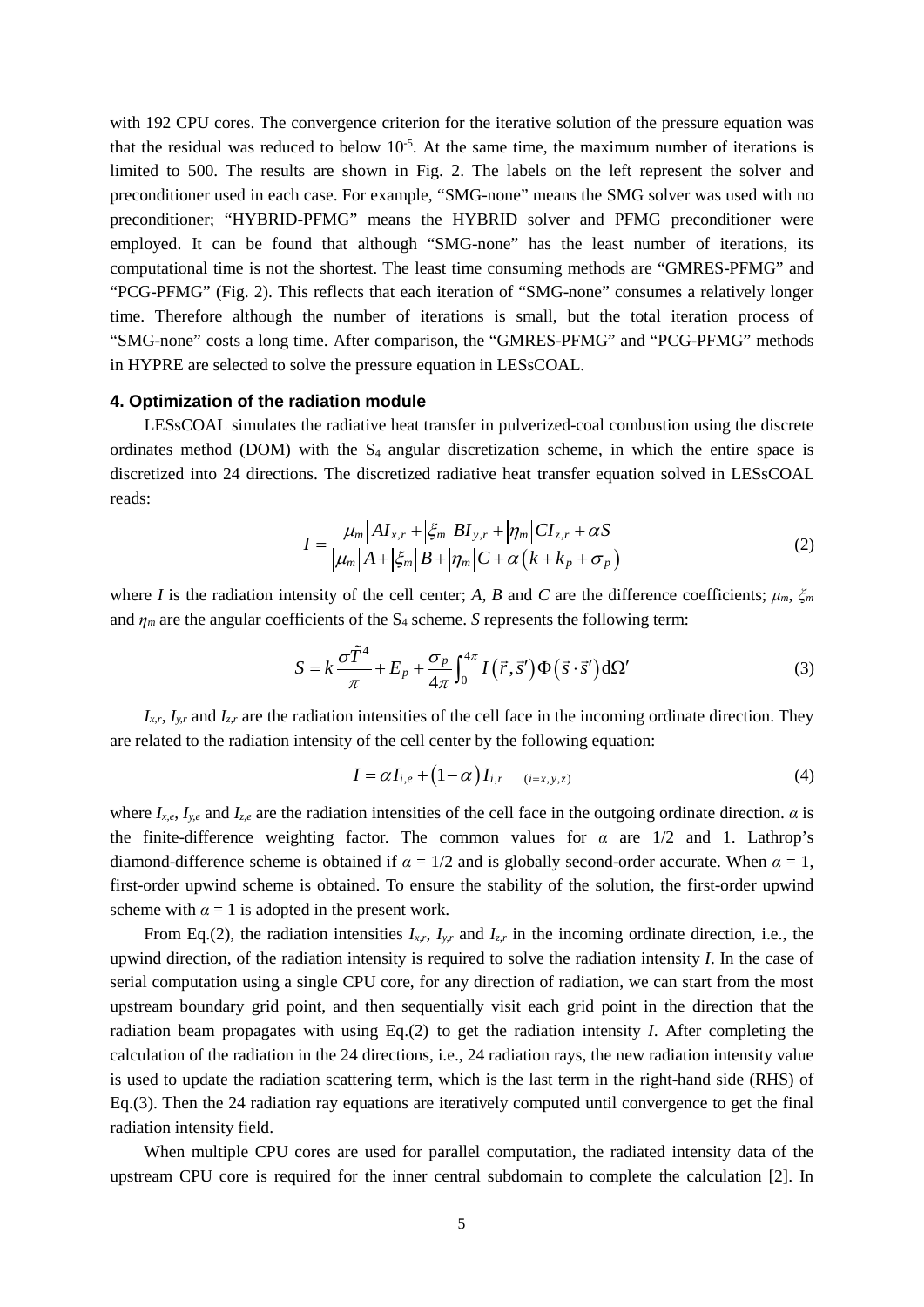other words, the solving method requires each CPU core to wait for all data to become available on its upwind boundaries for each ordinate direction before it can begin calculations, which means the method is inherently serial. Alternatively, the downstream CPU core will not wait for the data from upstream CPU cores, but directly use the old data from previous iteration as an initial guess. Since the last term in the RHS of Eq.(3) couples the radiation intensity of the 24 rays together, this alternative method helps to accelerate the coupling between the 24 radiation rays, and therefore is more efficient to achieve convergence.

To improve the parallel efficiency of radiation calculation, the following two optimization strategies have been implemented and compared: (1) adjust the computation sequence of the 24 radiation rays in different CPU cores in the order to optimize the transport of radiation information from the domain boundary to inner subdomains, and (2) the diagonal slicing method, which performs multiple communications in each iteration to optimize the transport of radiation information from the domain boundary to inner subdomains.

# <span id="page-5-1"></span>*4.1. Optimization method 1: optimized computation sequence of radiation rays*

After using the  $S_4$  angular discretization scheme, we need to calculate the radiation by 24 rays, as shown in Table [1.](#page-5-0) The 24 different radiation rays can be divided into 8 groups based on its radiation direction:

Group (1): Ray number 13, 17 and 18 with positive numbers for  $\mu_m$ ,  $\zeta_m$ ,  $\eta_m$ , which means the radiation direction is *x*, *y*,  $z = (+, +, +)$ ;

Group (2): Ray number 14, 19 and 20, and the radiation directions is  $x, y, z = (+, +, -);$ 

- Group (3): Ray number 2, 7 and 8, and the radiation directions is  $x, y, z = (+, -, -);$
- Group (4): Ray number 1, 5 and 6, and the radiation directions is *x*,  $y$ ,  $z = (+, -, +);$
- Group (5): Ray number 4, 11 and 12, and the radiation directions is *x*, *y*,  $z = (-, -, -)$ ;
- Group (6): Ray number 3, 9 and 10, and the radiation directions is *x*, *y*, *z* =  $(-, -, +)$ ;
- Group (7): Ray number 15, 21 and 22, and the radiation directions is  $x, y, z = (-, +, +);$

Group (8): Ray number 16, 23 and 24, and the radiation directions is *x*, *y*,  $z = (-, +, -)$ .

| Ray number     | $\mu_m$      | $\zeta_m$    | $\eta_m$     |
|----------------|--------------|--------------|--------------|
| 1              | $+0.9082483$ | $-0.2958759$ | $+0.2958759$ |
| $\overline{2}$ | $+0.9082483$ | $-0.2958759$ | $-0.2958759$ |
| 3              | $-0.9082483$ | $-0.2958759$ | $+0.2958759$ |
| $\overline{4}$ | $-0.9082483$ | $-0.2958759$ | $-0.2958759$ |
| 5              | $+0.2958759$ | $-0.2958759$ | $+0.9082483$ |
| 6              | $+0.2958759$ | $-0.9082483$ | $+0.2958759$ |
| 7              | $+0.2958759$ | $-0.9082483$ | $-0.2958759$ |
| 8              | $+0.2958759$ | $-0.2958759$ | $-0.9082483$ |
| 9              | $-0.2958759$ | $-0.2958759$ | $+0.9082483$ |
| 10             | $-0.2958759$ | $-0.9082483$ | $+0.2958759$ |
| 11             | $-0.2958759$ | $-0.9082483$ | $-0.2958759$ |
| 12             | $-0.2958759$ | $-0.2958759$ | $-0.9082483$ |
| 13             | $+0.9082483$ | $+0.2958759$ | $+0.2958759$ |
| 14             | $+0.9082483$ | $+0.2958759$ | $-0.2958759$ |
| 15             | $-0.9082483$ | $+0.2958759$ | $+0.2958759$ |

<span id="page-5-0"></span>Table 1. Angular coefficients of the  $S_4$  scheme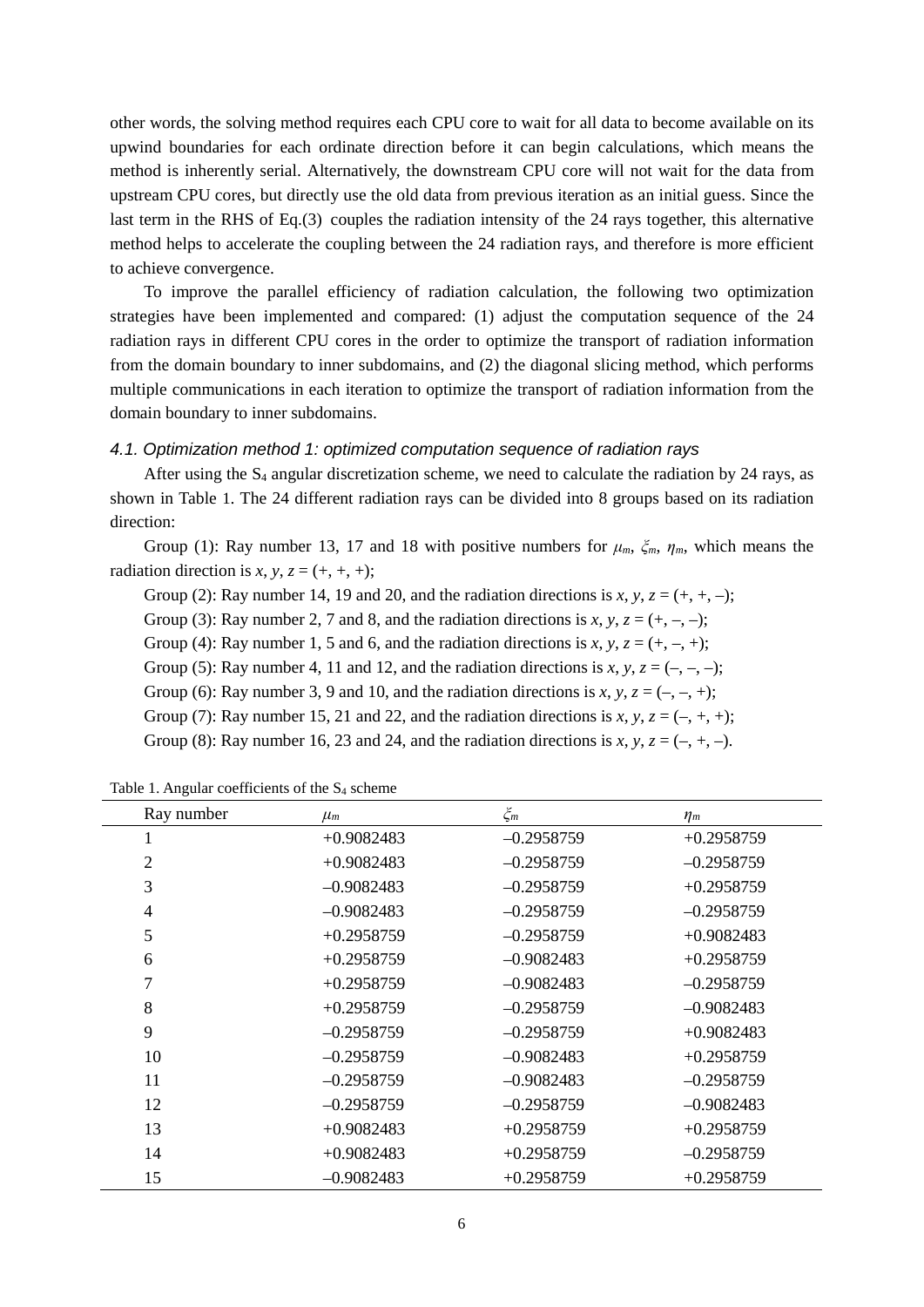| 16 | $-0.9082483$ | $+0.2958759$ | $-0.2958759$ |
|----|--------------|--------------|--------------|
| 17 | $+0.2958759$ | $+0.2958759$ | $+0.9082483$ |
| 18 | $+0.2958759$ | $+0.9082483$ | $+0.2958759$ |
| 19 | $+0.2958759$ | $+0.9082483$ | $-0.2958759$ |
| 20 | $+0.2958759$ | $+0.2958759$ | $-0.9082483$ |
| 21 | $-0.2958759$ | $+0.2958759$ | $+0.9082483$ |
| 22 | $-0.2958759$ | $+0.9082483$ | $+0.2958759$ |
| 23 | $-0.2958759$ | $+0.9082483$ | $-0.2958759$ |
| 24 | $-0.2958759$ | $+0.2958759$ | $-0.9082483$ |

Before optimization, the 24 rays are computed in the same order for different CPU cores. After optimization, in each iteration the computation sequence of radiation rays in different CPU cores is adjusted according to the radiation direction of one selected group of rays in order to improve the transport efficiency of radiation information of the selected group between different subdomains. To facilitate the discussion, a two-dimensional computational domain is employed as an example, as shown in Fig. [3.](#page-6-0) Assuming that the first group of rays with the ray direction *x*,  $y = (+, +)$  is selected to be optimized, then the computational sequence of the 24 rays in different CPU cores can be determined as follows. The CPU core #1 in Fig. [3](#page-6-0) puts the first group of rays in the top of the computational sequence, and therefore the sequence should be 13, 17, 18, ... The CPU core #2 firstly compute a different ray and then the first group of rays, which leads to the sequence to be *X*, 13, 17, 18, ... (where *X* represents a different ray). The computational sequence of the CPU core #3 is *X*, *X*, 13, 17, 18, ... The computational sequence of the rest CPU cores can be similarly deduced. After the above-mentioned optimization, the calculation process in different CPU cores is as follows. First, each core calculates the first ray, which means the CPU core #1 calculates the Ray number 13. Then after a MPI communication, each core calculates the second ray, where the CPU core #2 calculates the Ray number 13, and it has already obtained the required data from the upstream CPU core #1. It can be seen that the radiation information can be transported downstream once per ray calculation; while before optimization the transport frequency of the radiation information is once per 24 ray calculations. After optimization, the transport efficiency of the radiation information in the computational domain can be largely improved, and therefore the parallel efficiency of the radiation module is optimized.

| $\pmb{4}$      | $\mathsf S$ | $\boldsymbol{6}$          | 7                        | $\,$ 8 $\,$ | 9                |
|----------------|-------------|---------------------------|--------------------------|-------------|------------------|
| 3              | $\sqrt{4}$  | 5                         | $\boldsymbol{6}$         | 7           | $\bf 8$          |
| $\overline{2}$ | $\mathsf 3$ | $\sqrt{4}$                | $\mathsf S$              | $\,$ 6 $\,$ | 7                |
| $\mathbf 1$    | $\mathbf 2$ | $\ensuremath{\mathsf{3}}$ | $\overline{\mathcal{L}}$ | 5           | $\boldsymbol{6}$ |

<span id="page-6-0"></span>Figure 3. 2D domain for showing the optimized computation sequence of radiation rays.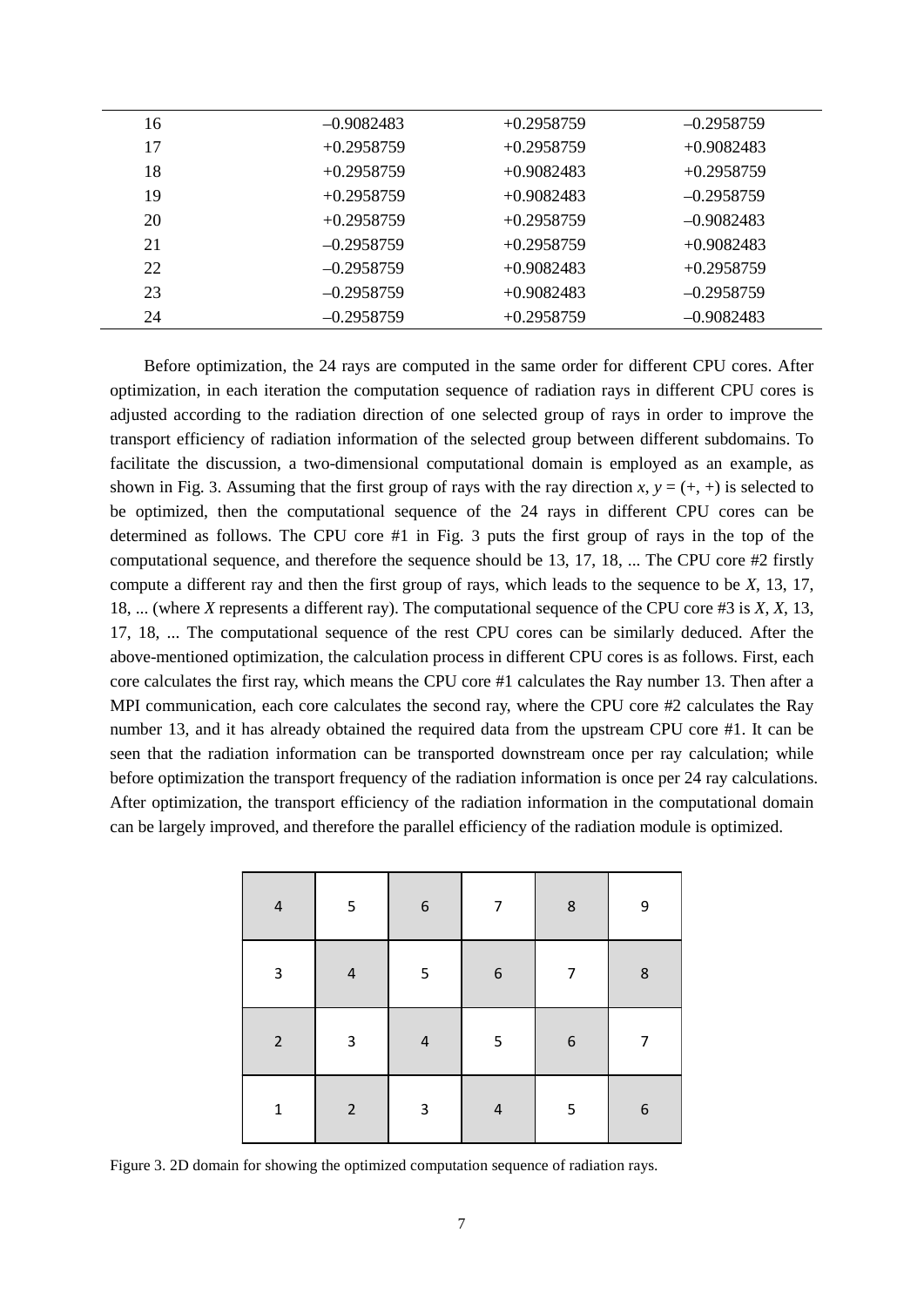#### <span id="page-7-1"></span>*4.2. Optimization method 2: the diagonal slicing method*



<span id="page-7-0"></span>Figure 4. 2D domain for showing the diagonal slicing method.

The diagonal slicing method [\[3,](#page-16-2) [4\]](#page-16-3) employs a different approach to optimize the transport of radiation information in the computational domain. Similar as in the previous section, a two-dimensional computational domain is employed to facilitate the discussion, as shown in Fig. [4.](#page-7-0) The diagonal slicing method requires that the dimension of the parallel decomposition of the computational domain is one dimensional lower than the dimension of the domain. Specifically, 2D domain decomposition should be used for a 3D computational domain; while 1D domain decomposition should be used for a 2D computational domain. For the first group of rays (ray grouping see Section [4.1\)](#page-5-1), the ray direction is  $x, y = (+, +)$ . It can be found that the grid points on the diagonal lines are independent of each other, and they are in the same downstream location of the radiation direction. Therefore, in the diagonal slicing method, the grid points are sequentially visited in a diagonal way. Take the CPU core #1 as an example, it visits the grid points sequentially with the order showing by the blue line in Fig. [4,](#page-7-0) starting from the most upstream boundary point in the lower left corner; while the other CPU cores (#2-9) are idle and wait. When Core #1 reaches the boundary of the subdomain shared with core #2, the boundary data is stored in an array, and then the calculation continues. As core #1 visits more grid points, it gets more boundary data. When the size of the boundary data reaches a preset value (named Nblock), core #1 packs this part of the boundary data, e.g., the grid points of the three red circles in Fig. [4,](#page-7-0) and sends it to core #2 via MPI communications. Once the core #2 receives this part of the boundary data, it can immediately starts computation and store the boundary data in the same way, and then send it to core #3. The frequency of MPI communication between CPU cores can be adjusted by changing the value of Nblock. In one extreme case, when Nblock value is 1, once each CPU core gets a boundary data, the data will immediately be sent to the corresponding downstream core. In this case, when the code runs to the blue dash line in Fig. [4,](#page-7-0) all the cores are involved in the radiation computation, and the dash line represents the grid points which being computed at different CPU cores. At the other extreme case, Nblock value is the total number of boundary grid points of a single core, and each CPU core only sends the boundary data to the downstream core after its calculation is completed. Ideally we would expect the value of Nblock to be as small as possible because the smaller the value of Nblock means a more frequent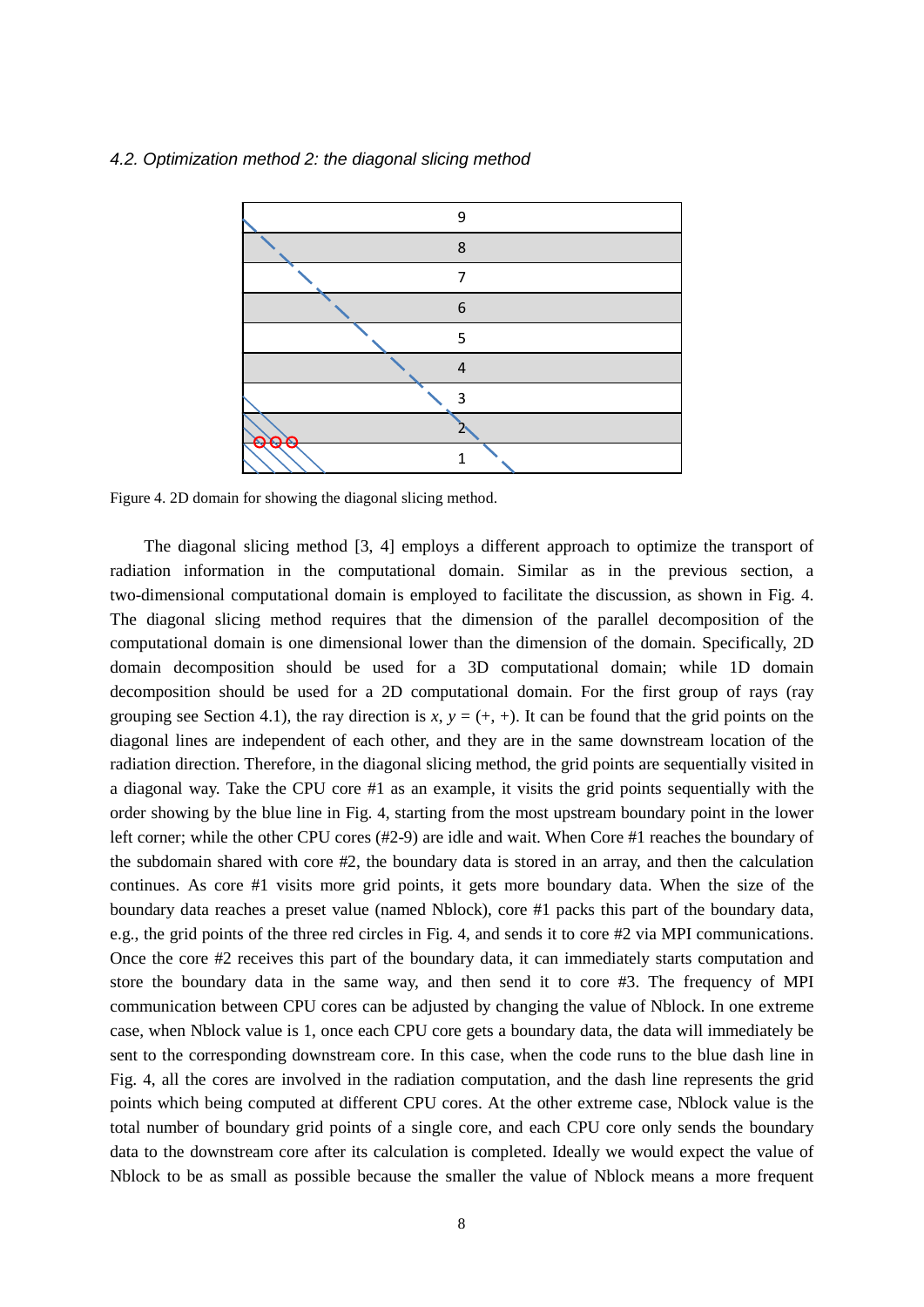transport of radiation information inside the computational domain, which helps to reduce the waiting time of the downstream cores. However, in practice, too frequent MPI communication will also reduce the parallel efficiency of the program. Therefore, the optimal value of Nblock is a trade-off between the cost of MPI communication and the waiting time of the downstream CPU cores.

The main purpose of the diagonal slicing method is to enhance the transport of radiation information to the downstream CPU cores. As shown in Fig. [4,](#page-7-0) core #9 obtains the required boundary data when core #1 completes about 2/3 of the computational tasks after the diagonal slicing method is employed. However, in the original method, it takes 8 iterations to transport the radiation information to the core #9.

### *4.3. Optimization performance of the radiation module*

First, for the optimization method 2, as described in Section [4.2,](#page-7-1) it is necessary to find out the optimal value of Nblock. Figure [5](#page-8-0) shows the average computational time per time step of the radiation module optimized with the diagonal slicing method under different Nblock values. Each test case employs a 10-million-cell grid and 48 CPU cores. It can be found that either the Nblock value is too small or too large will lead to an increase of the computational time. Finally, the Nblock value is set to 50, under which the calculation of the radiation module takes the least time.



<span id="page-8-0"></span>Figure 5. The average computational time per time step of the radiation module with different Nblock values in the diagonal slicing method.

Figure [6](#page-9-0) compares the average computational time per time step of the radiation module using different number of cores in the original method, the optimization method 1 (optimized computation sequence of radiation rays) and the optimization method 2 (the diagonal slicing method). The grid cell number of each test case is 10 million and remains constant when different number of CPU cores are employed. Comparing the results of the original method and the optimization method 1, it can be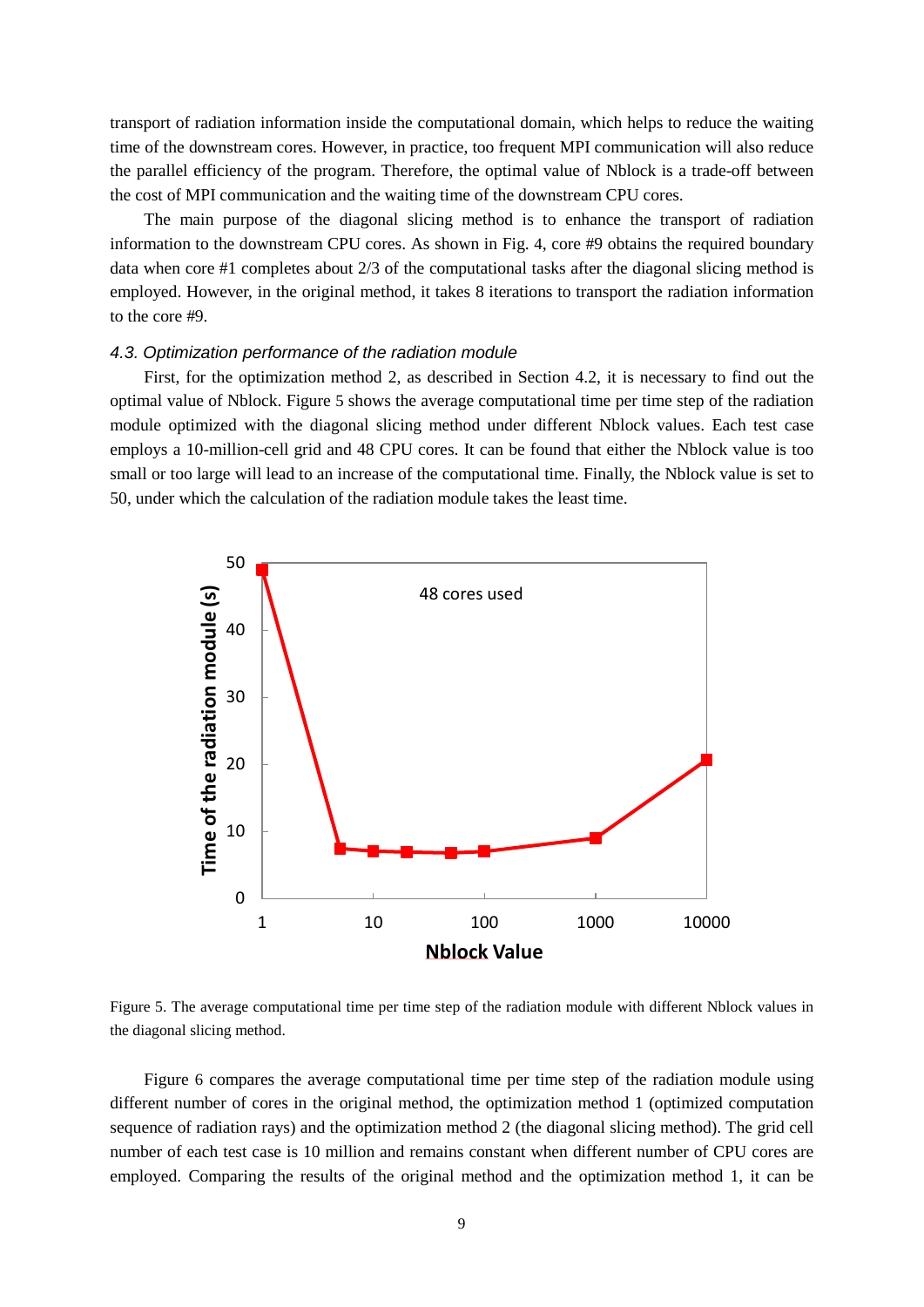found that when the number of CPU cores used is small (such as 48 cores), the optimization effect of the method 1 is not obvious. However, with the increase of the CPU cores used, the optimization effect becomes more remarkable. When using 3072 cores, the computational time of the method 1 is 60% shorter than the original method, which means the parallel efficiency of the radiation module has been significantly improved.



<span id="page-9-0"></span>Figure 6. The comparison of the average computational time per time step of the radiation module using different number of cores in the original method, the optimization method 1 (orig-opt) and the optimization method 2 (new-slice).

The performance of the diagonal slicing method is very interesting. When the number of cores is small (such as 48 cores), the computational time of the radiation module in method 2 is much longer than that in the original method. But as more number of cores are used, its computational time decreases sharply. When using 3072 cores, the computational time of method 2 is reduced to a similar level but slightly higher than that of the original method. The reason is that in method 2 each CPU core needs to wait for the boundary data sent by its upstream CPU core before it can participate in the computation task. This waiting process affects the efficiency of the method 2. On the other hand, in method 2 the gird points are visited in the order of diagonal slices, while the corresponding data is stored in memory with the order of Cartesian coordinates. Therefore, the efficiency of memory access in method 2 is lower, thereby affecting the efficiency of the radiation module.

After the above-mentioned comparison, the optimization method 1 is found to be the least time consuming method when using 3072 cores. However, it should be noted that although the performance of the optimization method 2 in the present test is not satisfactory, the parallel acceleration of the method 2 is very good. It may achieve a better performance when more CPU cores are used. On the other hand, it can be seen from Fig. [4](#page-7-0) that the method 2 is actually more suitable for computational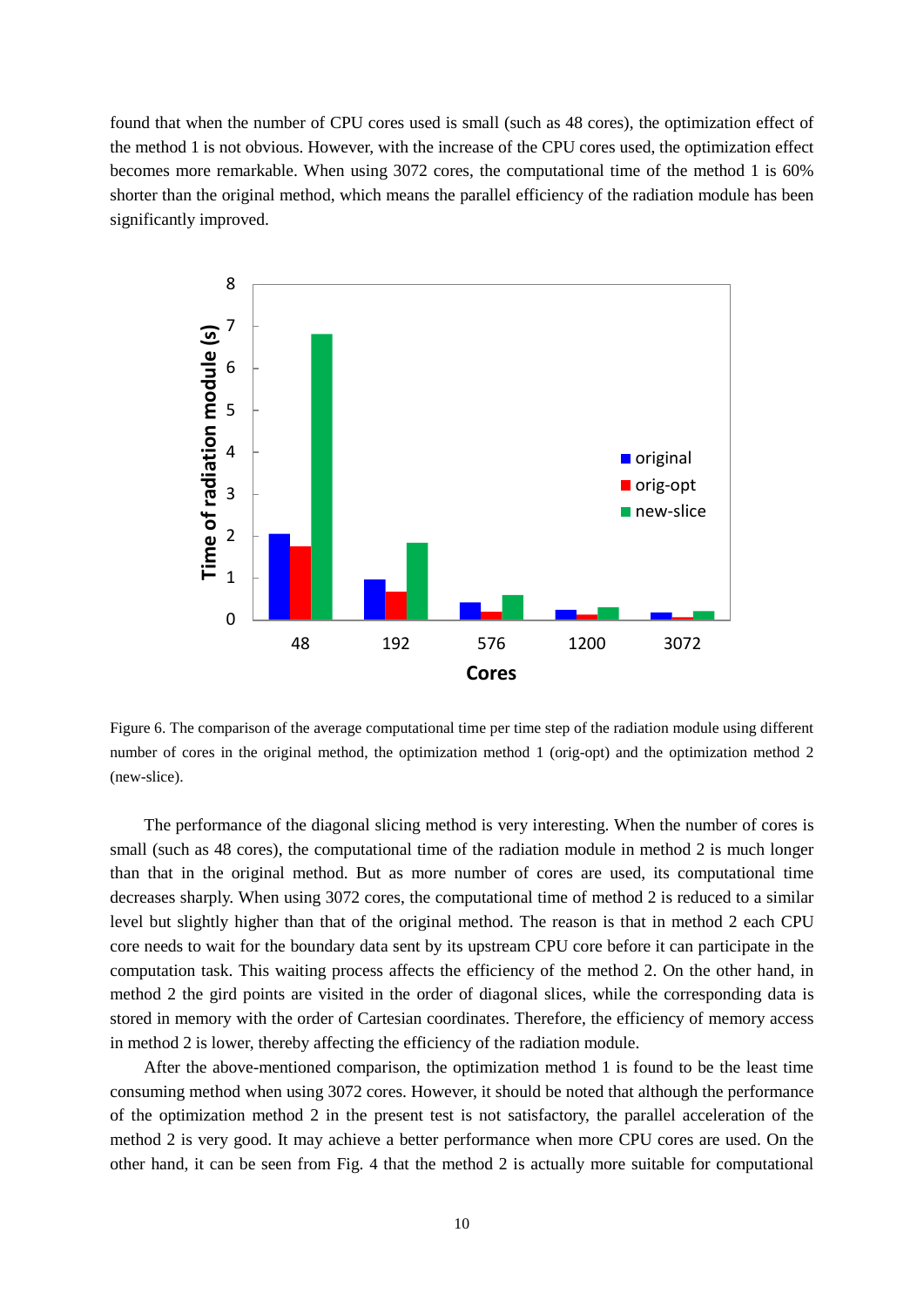domains like long pipes. When the number of grid points in one dimension is very large, the chance of all the CPU cores work together in the method 2 will greatly increase, which is very beneficial to improve the parallel efficiency of the method.

### <span id="page-10-0"></span>**5. Optimization of the particle module**

There are mainly two parallel strategies, i.e., particle decomposition and domain decomposition, for parallel computing of gas-solid two-phase Euler-Lagrangian simulation. When using the particle decomposition strategy, all the particles in the computational domain are divided into a series of equal-sized subgroups according to the number of CPU cores and assigned to each CPU core. Each CPU core requires the access to the gas flow field data in the whole domain. This strategy can ensure the perfect load balance between the CPU cores, and also does not need to transfer the particle information among the CPU cores. However, this strategy requires that every CPU core be able to obtain all the gas flow field data. For a distributed memory supercomputer using MPI communication architecture, it means that each CPU core needs to store a copy of all the gas flow field data in the local memory, which results in a high demand for memory. In general, the particle decomposition strategy is suitable when the computational cost of particle phase is much larger than that of the gas phase.

The domain decomposition strategy is the parallel strategy adopted by LESsCOAL before optimization. When the domain decomposition strategy is adopted, the computational domain is divided into a series of subdomains and assigned to each CPU core. At the same time, the particles located in each subdomains are also assigned to the corresponding CPU core. When the particles move through the subdomain boundaries, MPI communication is employed to send the particles to adjacent CPU cores. However, if the particle phase is not uniformly distributed in the computational domain, which means the number of particles in different subdomains can be significantly different, this strategy will lead to highly load imbalance between the CPU cores and therefore reduce parallel efficiency. In general, the domain decomposition strategy is suitable when the particle phase is uniformly distributed in the physical space or the computational cost of the gas phase is much larger than that of the particle phase so that the load imbalance issue of the particle phase becomes a very minor one.



# *5.1. OhHelp method*

<span id="page-10-1"></span>Figure 7. Schematic diagram of the load imbalance issue when domain decomposition strategy is employed for a gas-solid two-phase jet.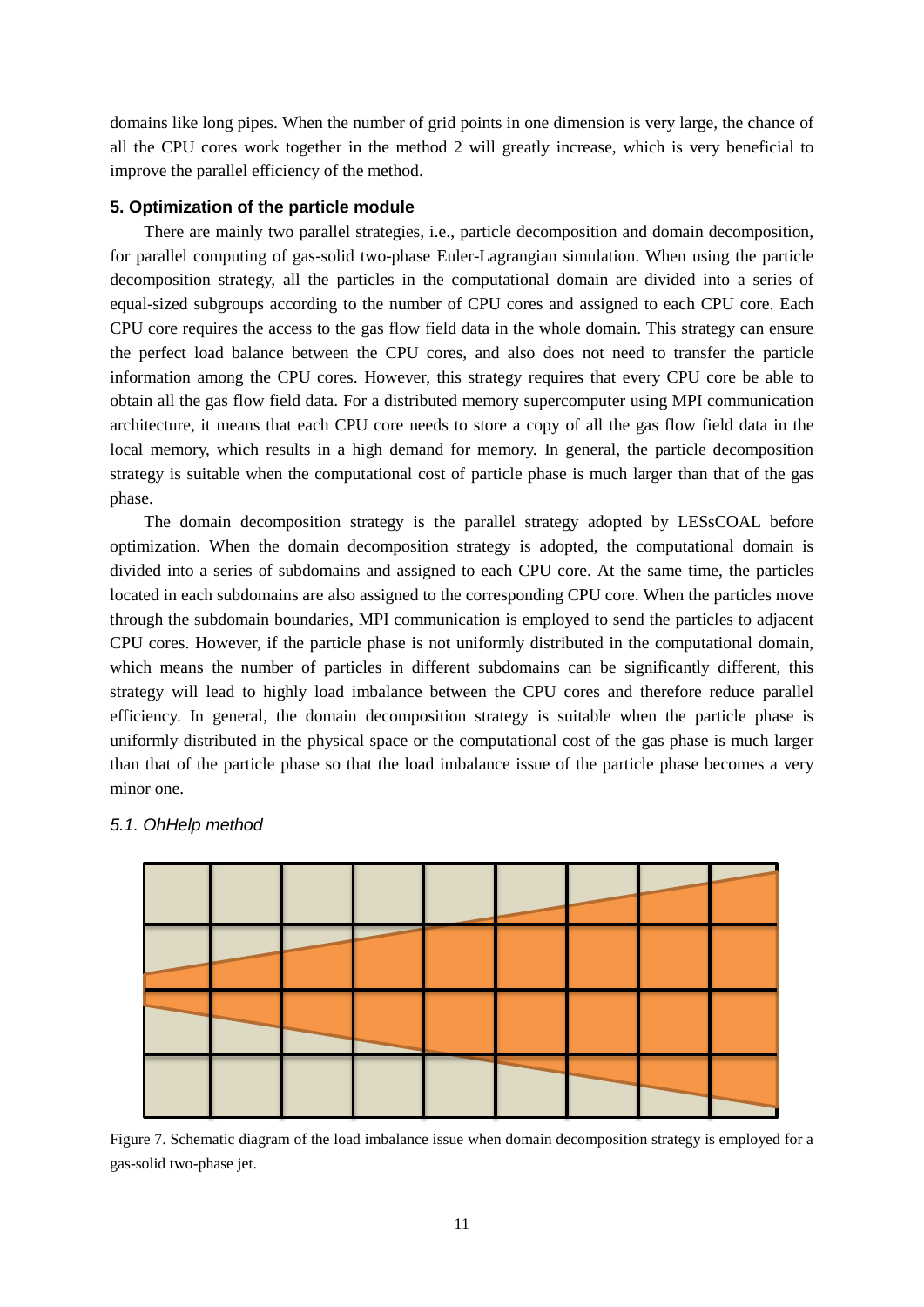For LES of gas-solid two-phase turbulent jet, the computational cost of the gas phase is dominant, but the particle phase also contributes a considerable proportion. So the particle decomposition strategy is not suitable here, while the parallel efficiency of the domain decomposition strategy will be affected by the load imbalance of particle phase. A typical gas-solid two-phase jet case with domain decomposition is shown in Fig. [7,](#page-10-1) where each black square represents a subdomain and the orange zone represents the distribution range of most particles. It can be seen that the distribution of the particle phase in the computational domain is quite uneven. Most of the particles are located near the jet centerline. To improve the parallel efficiency of the particle module, a new parallel strategy, named OhHelp (One-handed Help), has been implemented into LESsCOAL. Based on the domain decomposition strategy, the OhHelp method can also ensure the load balance between CPU cores for the particle phase, and therefore achieve good scalability. Its load balancing mechanism can be summarized as follows:

(1) The computational domain of the gas phase is divided into a series of subdomains in accord with the domain decomposition strategy and assigned to each CPU core as the primary subdomain.

(2) When some of the subdomains contain too many particles (i.e. the particle load imbalance exceeds the preset limit), each CPU core except the root core is assigned another subdomain as the secondary subdomain of the CPU core.

(3) A subgroup of the particles will be transferred from the primary subdomains of heavily loaded CPU cores to the secondary subdomains of lightly loaded CPU cores to ensure that the number of particles between the CPU cores are balanced.

The detailed introduction and explanation of the OhHelp method can be found in [\[5\]](#page-16-4) by Nakashima et al., the developer of the method.

### *5.2. The implementation of OhHelp into LESsCOAL*

In Nakashima et al. [\[5\]](#page-16-4), the OhHelp method is used for parallel simulation of plasmas; here, the method is first applied to the numerical simulation of gas-solid two-phase turbulent flow. After employing OhHelp, the method is mainly used to investigate the load imbalance between the CPU cores and provide the particle transfer table. Then according to the table, LESsCOAL performs the particle transfer between the CPU cores via MPI communication to achieve load balancing. Moreover, because of the two-way coupling between the gas phase and the particle phase, the gas phase information at the physical location of a particle is required when solving the particle phase equations. Therefore, the corresponding gas phase data should be sent along with the particle phase data. Since in the OhHelp method, each CPU core is only responsible for one primary subdomain and one secondary subdomain (except that the root core has no secondary subdomain), here the required gas phase data of all the grid points in the primary subdomain is copied to the corresponding secondary subdomains of other CPU cores. When solving the particle equations, the two-way coupling source terms of the secondary particles i.e., the particles belong to the secondary subdomain, should be stored separately. The source terms of the secondary particles should be transferred back to the corresponding primary subdomain to project on the correct physical location, after all the particles have been advanced.

The implementation of the OhHelp method significantly improves the load imbalance issue of the particle module. Figure [8](#page-12-0) compares the number of particles loaded in each CPU core in the original method (before optimization) and the optimized method (with OhHelp). The total number of particles in the computational domain is  $\sim$ 2 million, and 3072 CPU cores are used in the test case. It can be seen that the number of particles loaded in each CPU core is significantly unbalanced when the original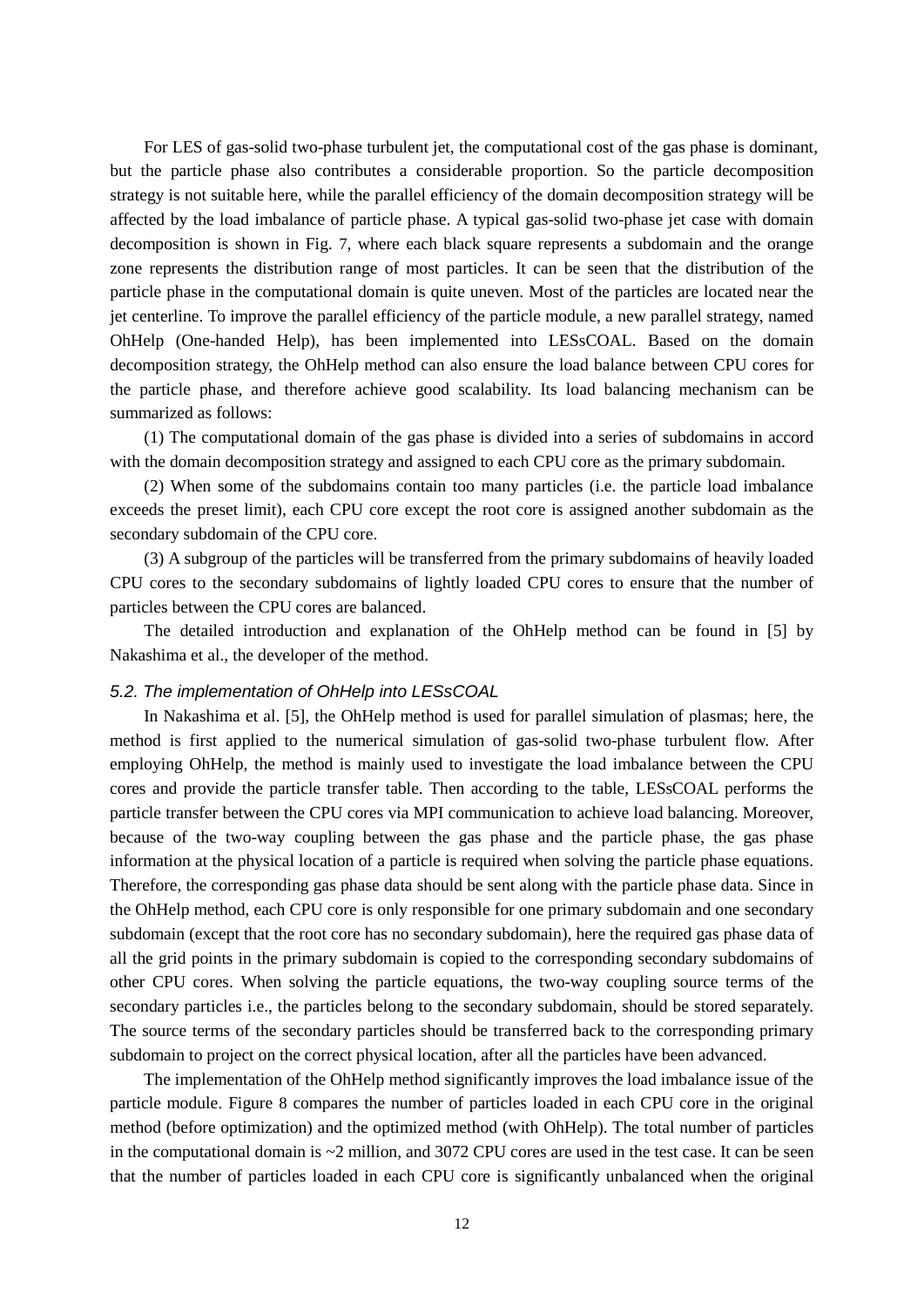domain decomposition strategy is adopted, as shown by the blue line. After the OhHelp method is involved, the load imbalance issue disappears and the number of particles loaded in each CPU core is almost the same, as shown by the red line.



<span id="page-12-0"></span>Figure 8. Comparison of the number of particles loaded in each CPU core in the original method and the optimized method.

Figure [9](#page-13-0) compares the average computational time per time step of the particle module in the original method and the optimized method using 48 and 3072 CPU cores. It can be found that the computational time of the particle module is almost reduced by an order of magnitude after the optimization, using either 48 or 3072 cores. Since the implementation of the OhHelp method provides a very good load balance between the CPU cores, the efficiency of the particle module is significantly improved.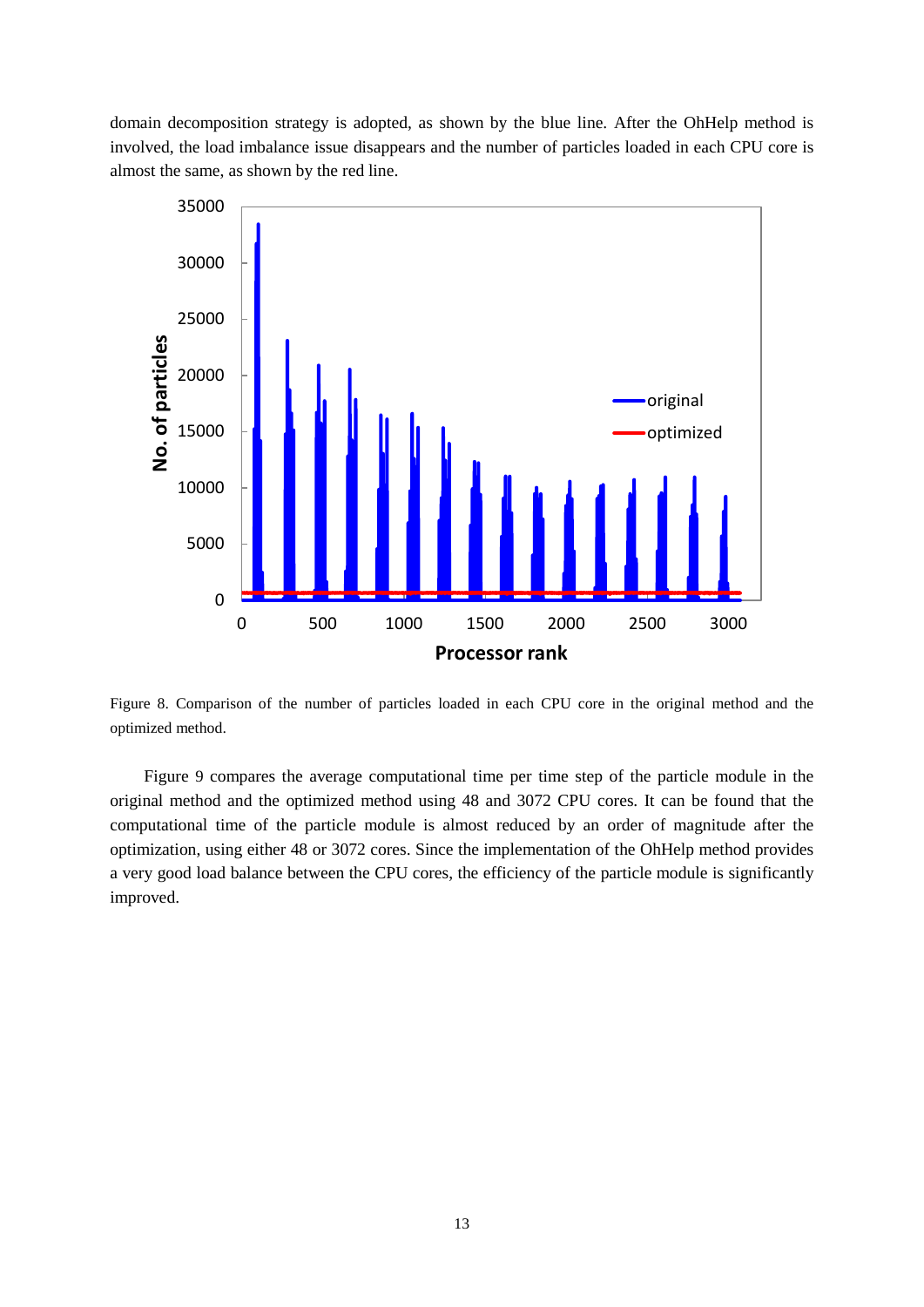

<span id="page-13-0"></span>Figure 9. Comparison of the average computational time per time step of the particle module in the original method and the optimized method.

### *5.3. Optimization of bookkeeping using MPI one-sided communications*

In the particle transfer scheme, a bookkeeping step is first performed where all cores send the information about the number of particles which will be transferred to the destination core [\[6\]](#page-16-5). Typically, MPI collective communication functions, e.g., MPI\_Allgather, MPI\_Allreduce and MPI\_Alltoall, are employed for the bookkeeping step. However, the MPI collective operations can be expensive when large number of cores are used. Especially in the bookkeeping step, the size of the particle transfer schedule data which needs to be communicated grows as the square of the number of cores. To solve this problem, MPI one-sided communications, which is scalable with large number of cores, are implemented for the bookkeeping step.

Figure [10](#page-14-0) compares the average computational time per time step of the particle module with different core numbers using the MPI collective communication function MPI\_Allgather and the MPI one-sided communication function MPI\_Put for the bookkeeping step. It can be seen that when the number of cores is small, e.g., 576 and below, there is no obvious difference in the computational time between collective and one-sided communications. However, when the number of cores used is larger than 1200, the drawbacks of collective communications begins to unfold. When 3072 cores are employed, one-sided communications result in an order of magnitude faster than collective communications, thereby significantly improve the parallel efficiency of the particle module.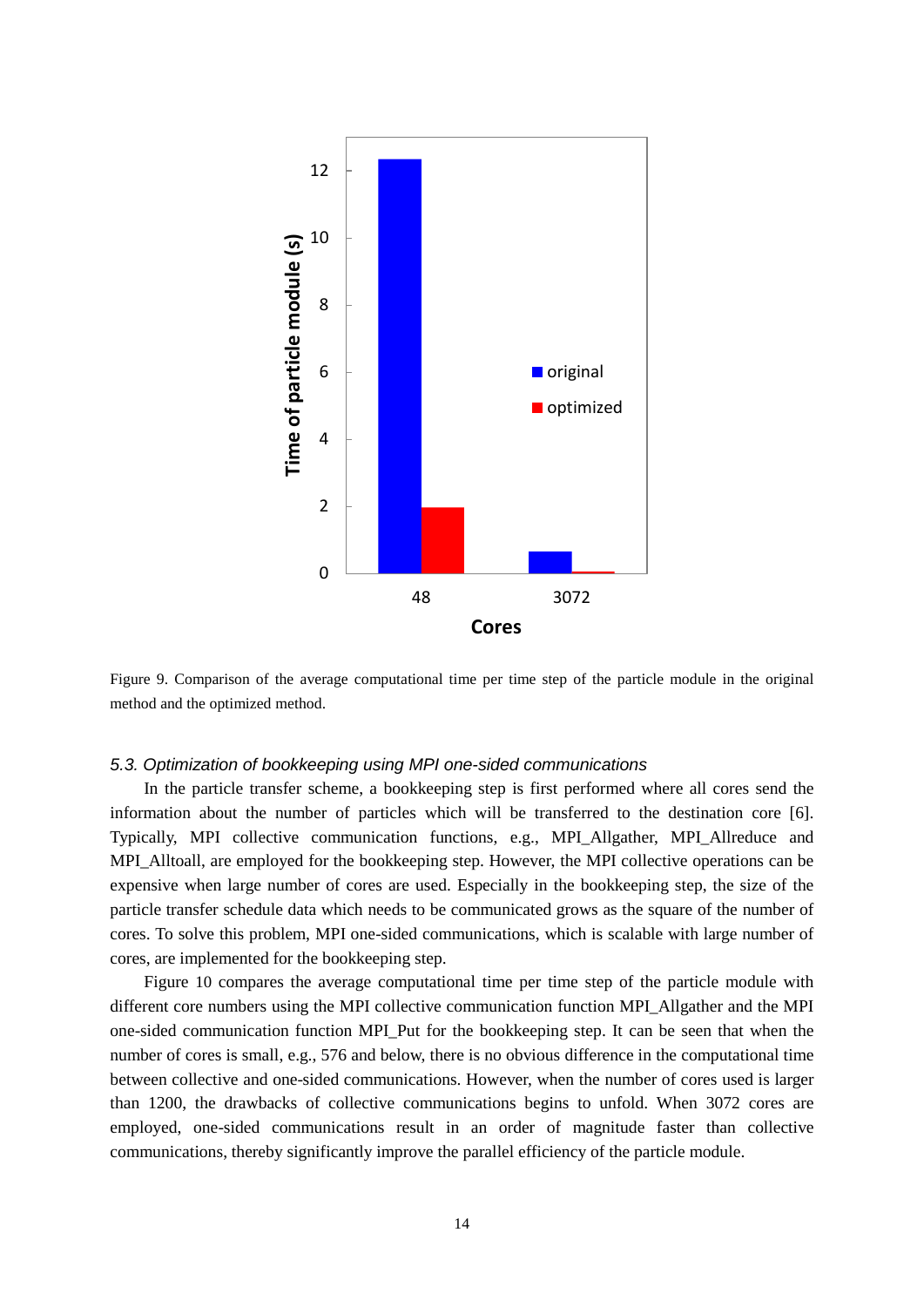

<span id="page-14-0"></span>Figure 10. Comparison of the average computational time per time step of the particle module using the MPI collective communication function MPI\_Allgather and the MPI one-sided communication function MPI\_Put.

#### **6. Parallel performance after optimization**

After adopting the abovementioned optimization strategies, the parallel efficiency of LESsCOAL on ARCHER has been significantly improved. Figure [11](#page-15-0) shows the scaling performance of the overall code and the major modules (scalar, momentum, etc.) in both the strong and weak scaling tests. The average computational time per time step using 48, 192, 576, 1200, 3072 cores is measured and converted to obtain the parallel efficiency with the computational time using 48 cores as the benchmark.

For the strong scaling test (Figure [11a](#page-15-0)), a 10-million-cell grid and ~10 million particles are employed. It can be found that the optimized LESsCOAL can achieve good parallel efficiency ( $> 82\%$ ) when using no more than 1200 cores. However, when using 3072 cores, the parallel efficiency of the code dropped to 48%. This is mainly because the number of grid cells and particles assigned to each CPU core is too small (both ~3255), resulting in a relatively high communication/computation ratio.

For the weak scaling test (Figure [11b](#page-15-0)), the number of grid cells and particles are both fixed at 25,000 per CPU core. Compared with the strong scaling test, the weak scaling test is more reasonable for the evaluation of parallel efficiency of LES simulations. Because usually small-scale LES uses fewer CPU cores, and for large-scale LES more CPU cores are employed. It can be seen that the optimized LESsCOAL code can achieve 80% of the theoretical parallel efficiency when using 3072 cores on ARCHER.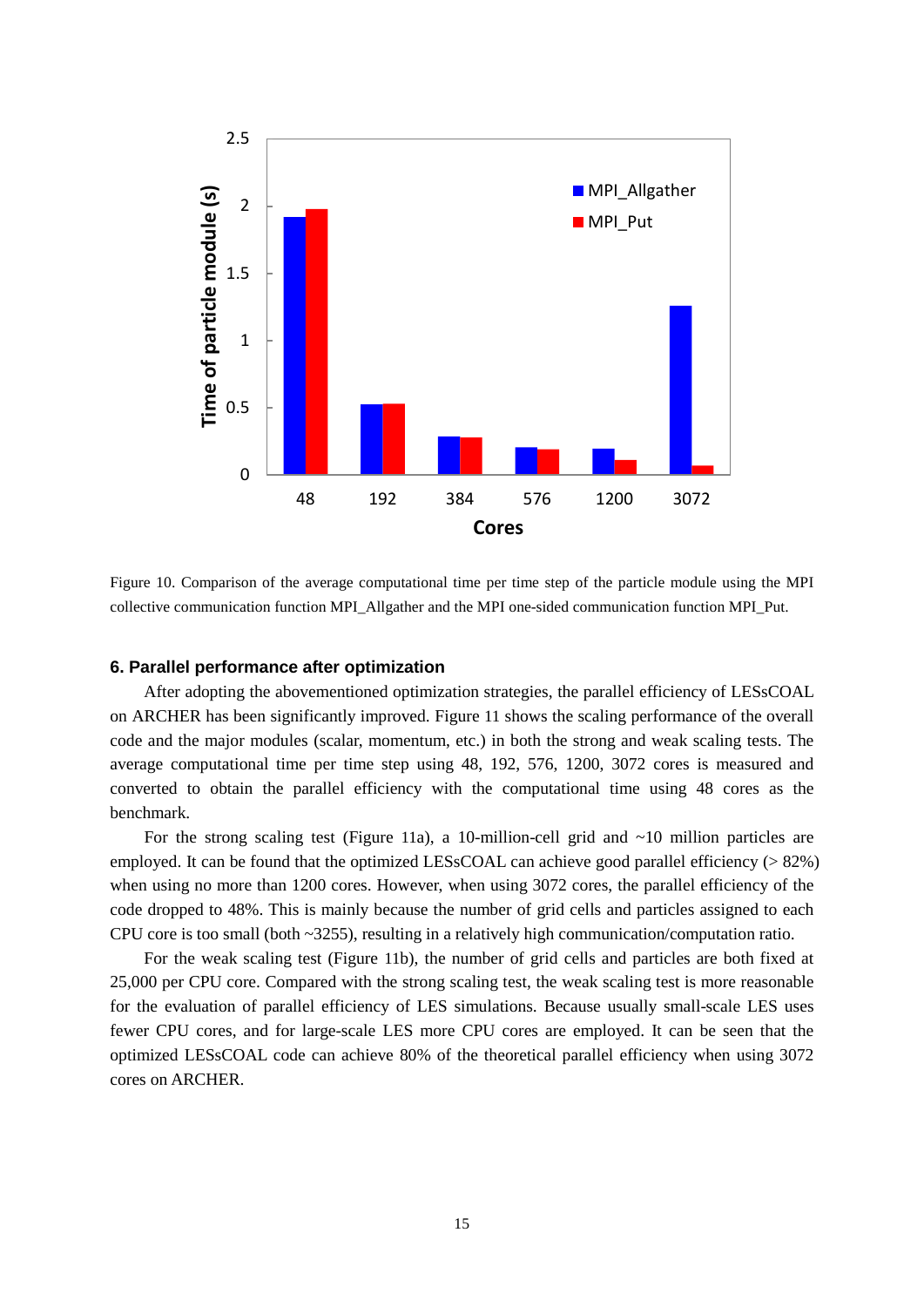

(b) Weak scaling test

<span id="page-15-0"></span>Figure 11. The scaling performance of the optimized LESsCOAL on ARCHER.

# **7. Conclusions**

The parallel efficiency and optimization work of the LESsCOAL code for LES of pulverized-coal combustion has been presented and discussed. Before the optimization work, the original code has a satisfactory scaling up to 200 cores, but its performance becomes unacceptable when more cores are used. The scalar, momentum and SGS modules of LESsCOAL have a very good speedup, while the others (the particle, radiation and pressure modules) show poor scaling performance at large core numbers. In order to perform LES of pulverised-coal combustion in a large domain such as a laboratory-scale or a small-scale industrial furnace, the parallel code performance of LESsCOAL